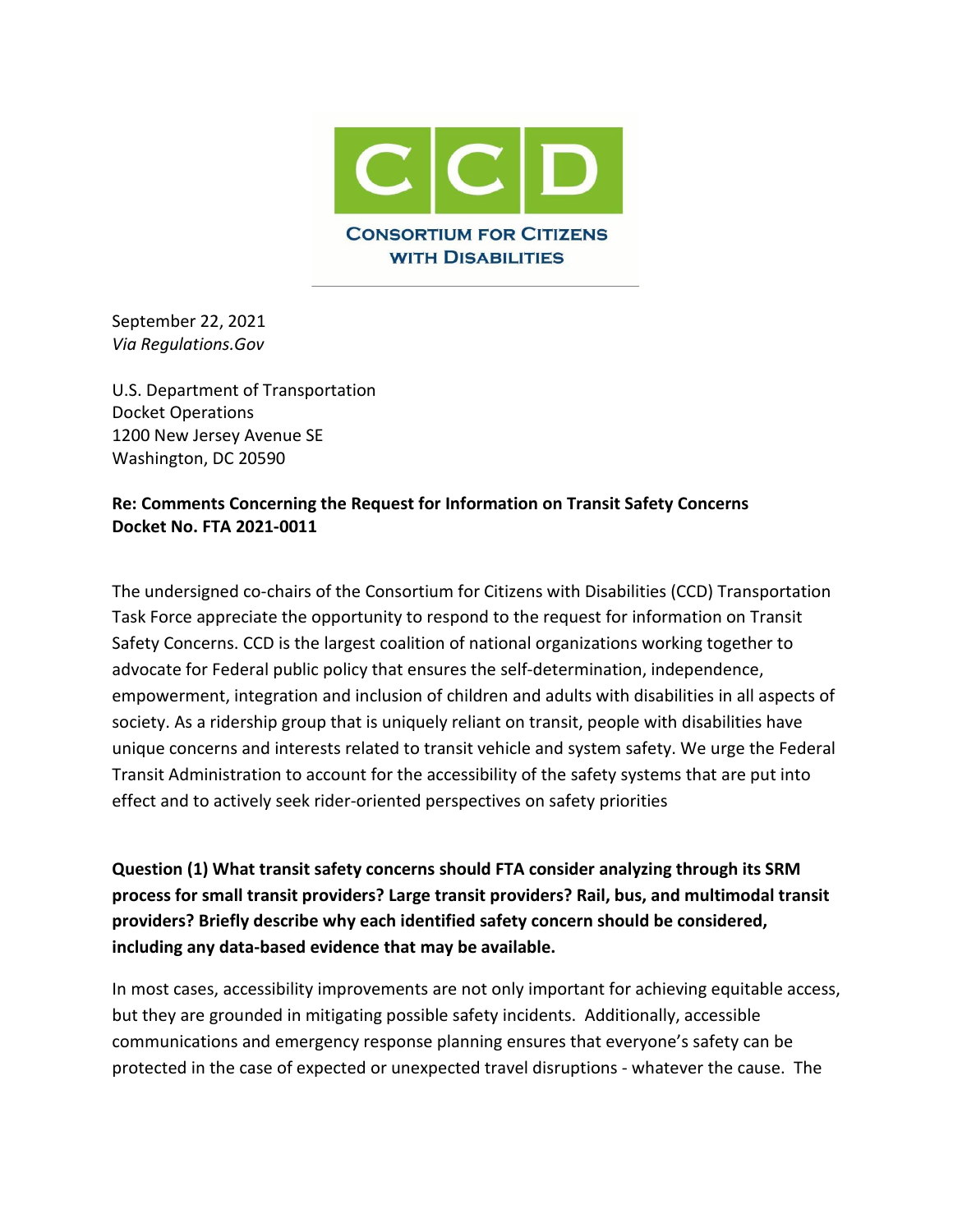Task Force wishes to elevate the following concerns in the FTA's safety planning. Please note that this list may not be exhaustive.

- 1. **Between-car barriers on train and rail transit lack sufficient study and data to understand the effectiveness of various barriers in different types of rail configurations and station platforms**. As an example, we point to recent concerns over the between-car barriers on WMATA 7000 series trains which raised awareness about the importance of prioritizing the safety through accessibility only after a close call incident that resulted in injuries to a blind rider.
- 2. **Clear audible and visual text announcements are necessary for ensuring that passengers with disabilities are aware of situations impacting their safety**. Some transit systems fail to adequately ensure reliable and consistent clarity in their announcements. Clarity should include both the technical features to deliver the message and producing announcements with simple, short, straightforward language that accommodates riders with cognitive disabilities. Providing multiple message modalities, such as conveying image-based messages where possible, also benefits riders' comprehension. In addition to improving implementation of accessible and clear announcement systems, the Federal Transit Administration should promote efforts to develop the capacity to communicate effectively with deafblind riders. For example, sending text-based announcements in real-time to smartphones or other devices may provide additional safety access for some deafblind riders if access to mobile networks is available.
- **3. Services changes and communications must be distributed quickly, clearly, and through multiple channels that accommodate the needs of individuals riders who are Deaf, blind, deafblind, or who may require plain language or non-English announcements.**
- 4. **Emergency management practices must actively incorporate the transportation, communication, and accommodations needs of people with disabilities.** FTA should require emergency management programs to incorporate research, planning, and training that is inclusive of people with disabilities.
- 5. **Elevator availability and communication about accessible entries and exits are critical to ensure the safe movement of people with mobility disabilities.** In particular, socalled "legacy" rail transit systems have significant work remaining to improve safe access to elevators and accessible entries, but maintenance of elevators systems is also an ongoing concern. Additionally, there should be clear signage indicating the location of the elevators.
- 6. **Developing accessible navigation routes with appropriate and effective information access has implications for movement during an emergency situation.** Guidance on accessible mapping is one opportunity for improving route access. Likewise accessible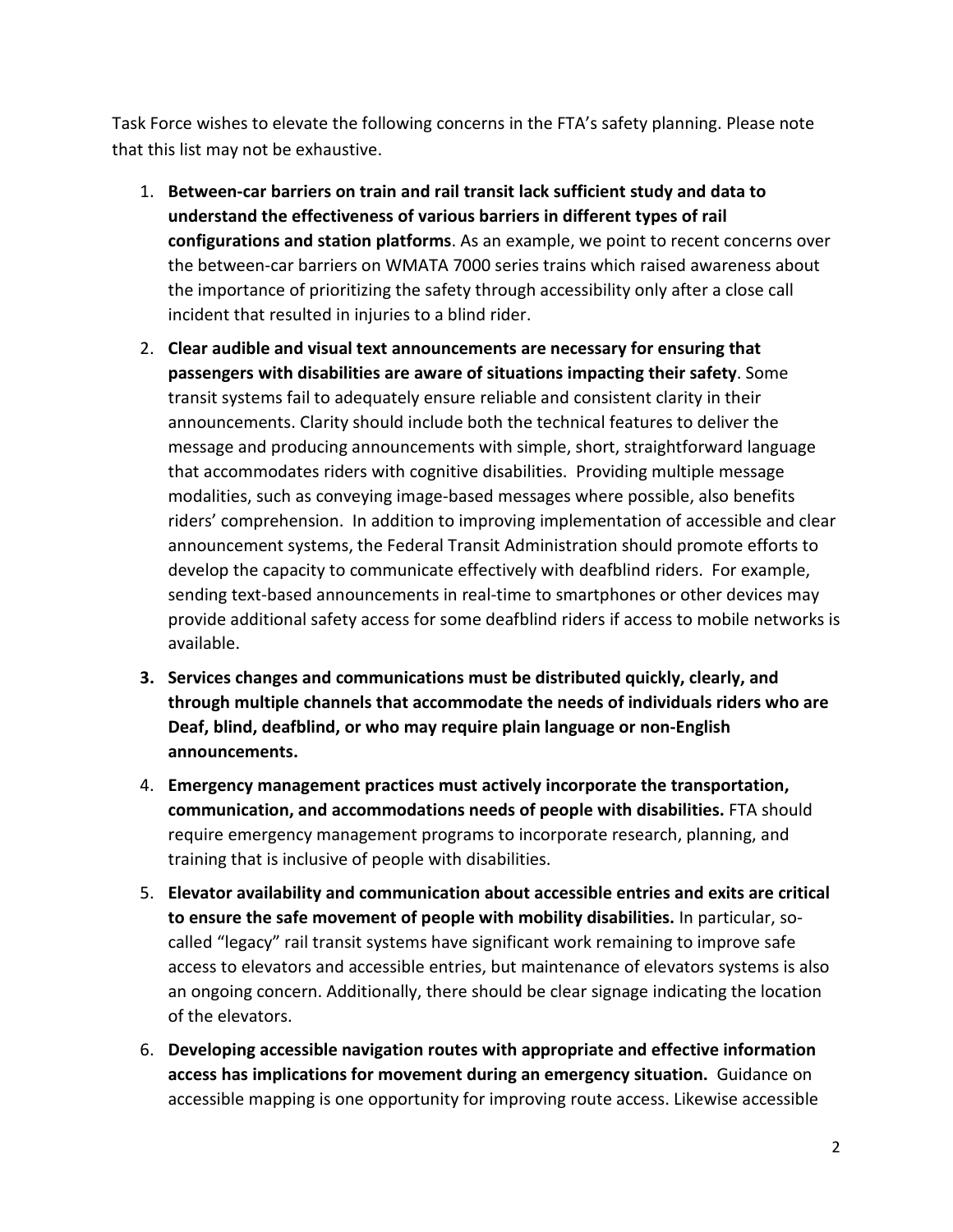wayfinding technologies assist riders who may have difficulty locating accessible signage in a large transit hub. Further developing accessible routes, mapping, and wayfinding may prevent safety incidents and improve rider confidence when traveling through transit stations.

- 7. **Accessible bus stops and access via sidewalks play an important role in rider safety, particularly for riders with disabilities who require a smooth, barrier-free, accessible surface of travel.** While transit agencies themselves may not have jurisdiction over the installation of sidewalks, they should actively partner with the right-of-way owners to ensure that riders have safe, reliable access to the transit system that does not jeopardize their safety by requiring them, for example, to ride in the street or cross multilane traffic without adequate and accessible traffic controls. Transit agencies often do have greater control over the safety of bus stops, including limiting construction barriers, clearing snow, and providing adequate cover during inclement weather.
- 8. **Several task force members noted issues with fall risks when buses lurch forward unexpectedly after people with disabilities board.** Operators should receive disability inclusive training that develops strategies for communicating with passengers, ensuring passengers have fully boarded, and ensuring that accessible seating is available.
- 9. **We encourage the FTA to consider the standardization and/or consistency of emergency call systems on transit vehicles.** In many systems, a call button may be available, providing voice access to an operator, but these systems are not consistently accessible to riders who are Deaf, hard of hearing, or do not speak clearly.

## **Question (4) Are there additional sources of information and data, beyond those detailed in this request, that FTA should consider in supporting the assessment and mitigation of identified transit safety risks?**

In addition to considerations that may be unique to people with disabilities, we highlight intersectional needs affecting personal safety and enforcement. While many safety approaches relate to the design and operation of the vehicle itself, the inclusivity and effectiveness of public safety efforts also directly impacts rider and operator safety. Recently, the Transit Center released a report highlighting the impact of safety enforcement on Black and Brown people and exploring opportunities to make public safety enforcement more equitable and nonviolent<sup>[1](#page-2-0)</sup>. Additionally, as described in the report, creating opportunities for responding effectively to

<span id="page-2-0"></span><sup>1</sup> (2021). Safety for All. Transit Center: New York, NY. https://transitcenter.org/wpcontent/uploads/2021/07/SafetyForAll.pdf